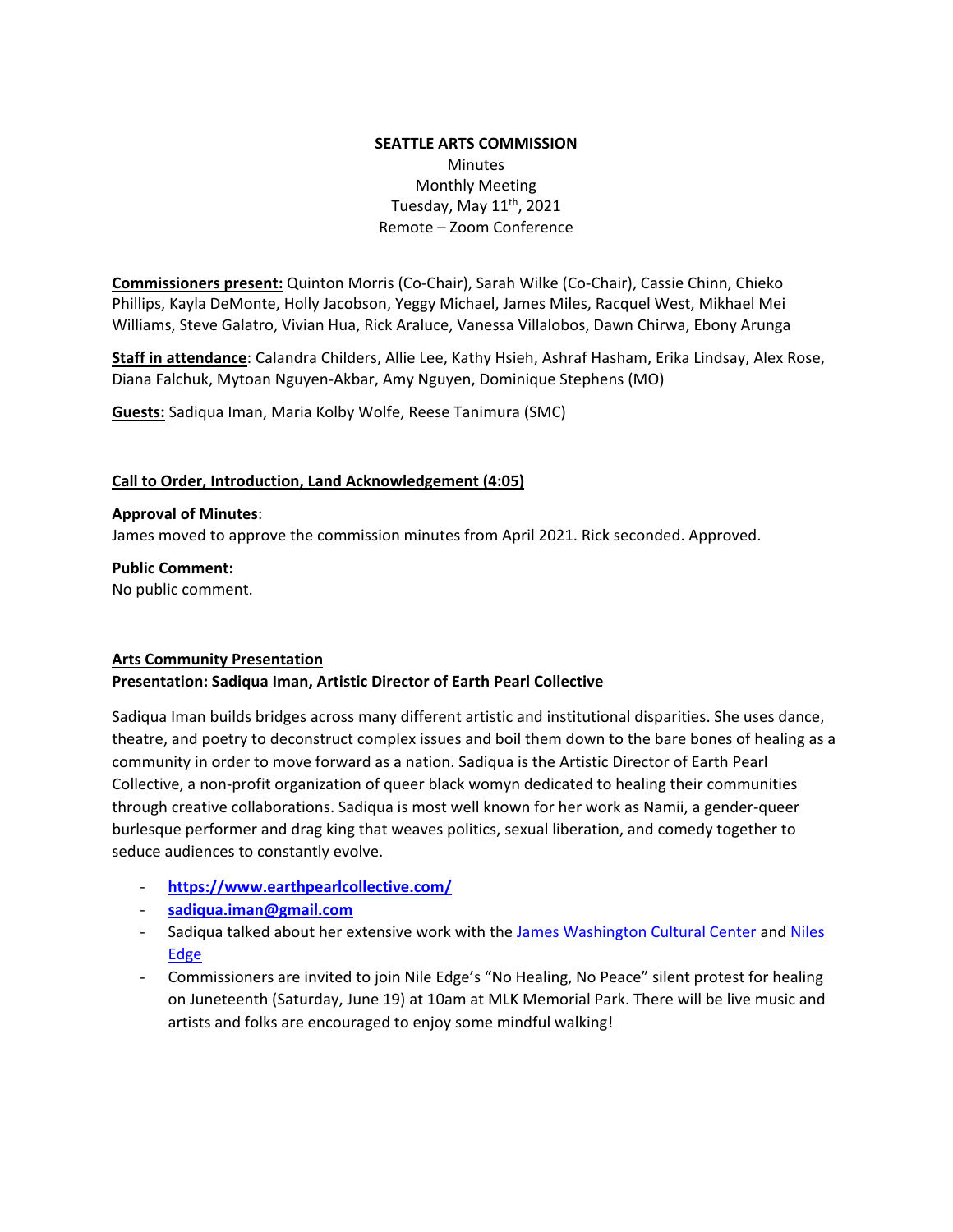#### **WA Women's Foundation Presentation: Maria Kolby Wolfe, President and CEO of Washington Women's Foundation**

Maria introduced her personal and professional connection with arts in the Seattle area, her experience being a Black woman working in arts administration and fundraising, being a leader, experiencing power imbalances, and how donor-centrism perpetuates inequities in non-profits. Maria wants to change inequitable practices in funding through trust-based and participation-based giving and wants to better center voices of communities we are accountable to.

- **<https://wawomensfdn.org/>**
- **[maria@wawomensfdn.org](mailto:maria@wawomensfdn.org)**
- "The future of philanthropy requires more humility and more solidarity. Funders are ultimately responsible to the communities our democracy is failing." Pia Infante, Whitman Institute
- SAC Questions/Comments:
	- Does WWF work with other arts organizations in the city that haven't received funding or support from government?
		- o There is space at WWF to fund advocacy work and activate members.
	- What will the community outreach process look like?
		- $\circ$  Working on that this summer but will be carefully looking at the application process to make it less burdensome on community. Aware of how applications cut out orgs who don't have professional backgrounds; thinking about asking orgs to just send their websites and WWF can do the research. Want to reduce the grant process so it doesn't take long from application to funding.
	- SAC would like to invite WWF back to a future meeting with key women doing the work. Would like to have to face time with WWF folks mentioned.

# **ARTS 2021 Workplan**

# **Briefing: Calandra Childers and ARTS Program Managers**

The goal is to connect ARTS Program Managers with SAC members for a high level of what ARTS is working on and a space for dialogue. Two key questions for SAC to think about:

- How does this work relate to the conversations you are having with community members?
- What are the advocacy needs we can focus on for Recovery?
- SAC Responses:
	- Hearing from performing artists starting to get gigs that at times artists are expected to donate their time for events or only get freebies. How do we change the standard of this so people don't ask artists to do that anymore?
		- o Black artists are also Black businesses. (re: people wanting to support Black businesses)
		- $\circ$  Kathy involved in building toolkit for paying artists and developing standards for pay equity and what that means especially for BIPOC artists. Invites folks to get involved – please reach out to Kathy Hsieh.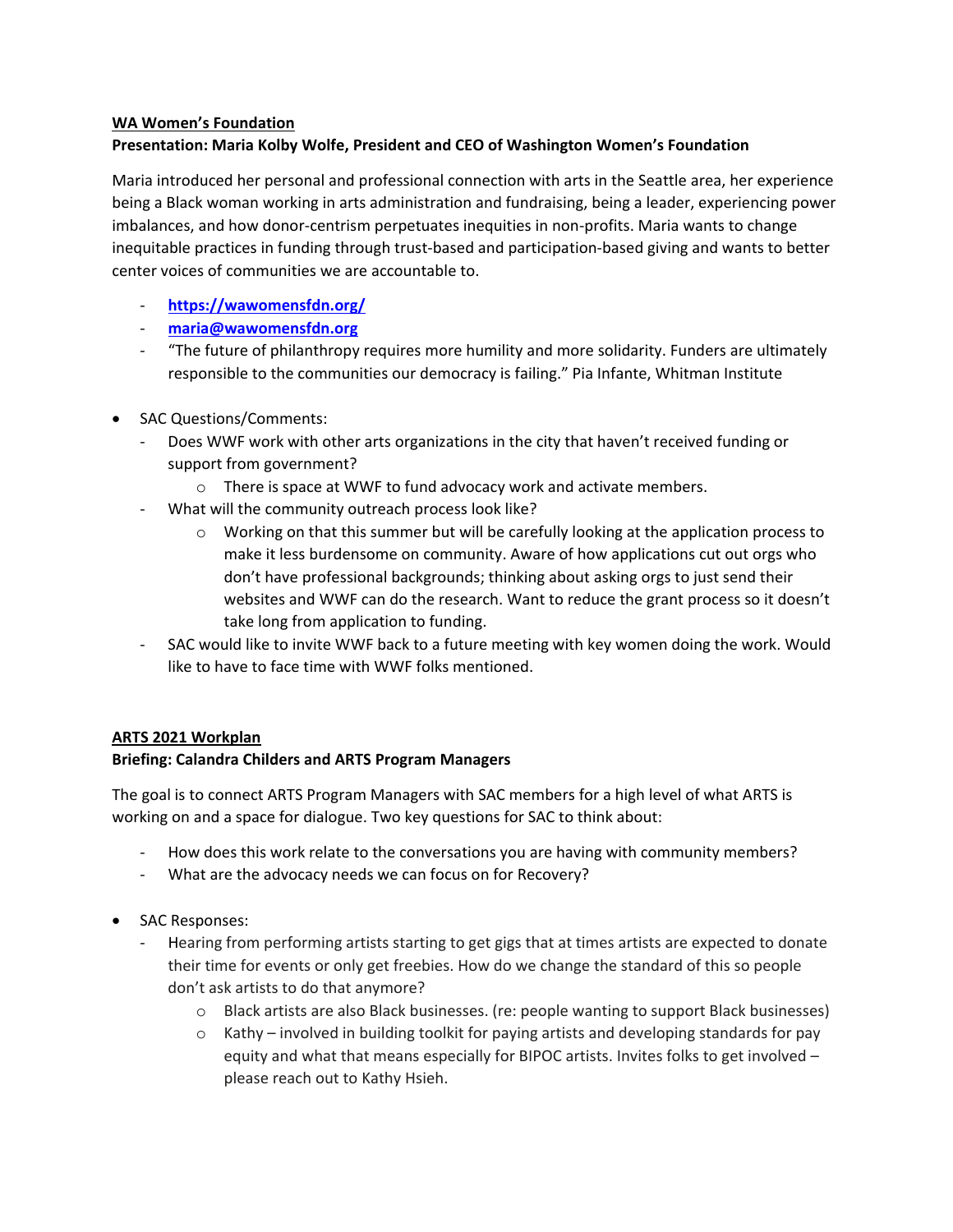- Hearing concern around displacement around light rail expansion seeing in the ARTS work plan "supporting BIPOC community led partners" might help address that. Also concerned about recovery (im)balance between downtown/Seattle center area and fringe areas. How can the ARTS office be an advocate within the City regarding this system issue.
- Hearing from community around access to space, where communities are being represented, and the granting process orgs need to go through during challenging times. Would be nice if ARTS office could revisit engagement / outreach practices to make sure communities not funded (not networked into) can get funded. It is challenging for orgs to even apply for things due to capacity shortage; during recovery programming is not at top of tier for orgs because they are trying to survive (many are cutting important programs).
	- $\circ$  Calandra we can talk about how to expand this in the CIC space.
- It's already mid-May so we need to build a ramp up to 2022. How can SAC and ARTS partner on workplan sooner, rather than in May?
- Re: celebrating ARTS 50<sup>th</sup> anniversary feels self-congratulatory when community is struggling. How can we frame the anniversary of 50<sup>th</sup> but also have humility and service to community. If not, we shouldn't have an anniversary. Is celebrating what we are really doing here?
	- $\circ$  Erika we need to uplift artist orgs if we want to go another 50 years. Let's figure out who are the people we haven't heard from and the stories we haven't told. It will be important what we highlight. Let's tell the broader story of, "this is why we need to have the arts, and this why we need to fund orgs, so we can have a robust community."
	- $\circ$  Kathy our office was created during a recession and has showed how arts is even more important in these trying times. Let's tie in our story of how we began; how the arts kept our spirits lifted and how it will help with recovery and beyond through its role in civic engagement.
- Re: internal goals how do we make sure skills of people are evolving, especially in terms of leadership, issues of inequities in orgs, and leadership gaps? What types of trainings need to happen in a safe way?
- Re: external goals "shift opportunities to be relief-responsive to Covid-related sector underand unemployment." Resonated the most. This ties back to the need for training - tech support, skill development, and fighting displacement of people out of field.
- Arts advocacy is not just about politics, it's about perception (beyond Mayoral Forum) glad that artists pay scale is being worked on (re: Kathy) so everyone knows what that means understanding that arts is valuable and that it has a role. What is the semiotic role with ARTS office in that?
	- o Calandra this is the partnership piece; work that the ARTS office cannot do as government, but SAC can, and SAC can feed that into the larger community.

## **Chairs Report**

## **Briefing: Quinton Morris, Sarah Wilke**

- **Budget Priorities Letter** 
	- o Appreciation for feedback and edits on the budget priories letter.
	- $\circ$  Co-Chairs will be meeting with the Mayor at the end of May, where we will hear the Mayor's response to the budget priorities letter.